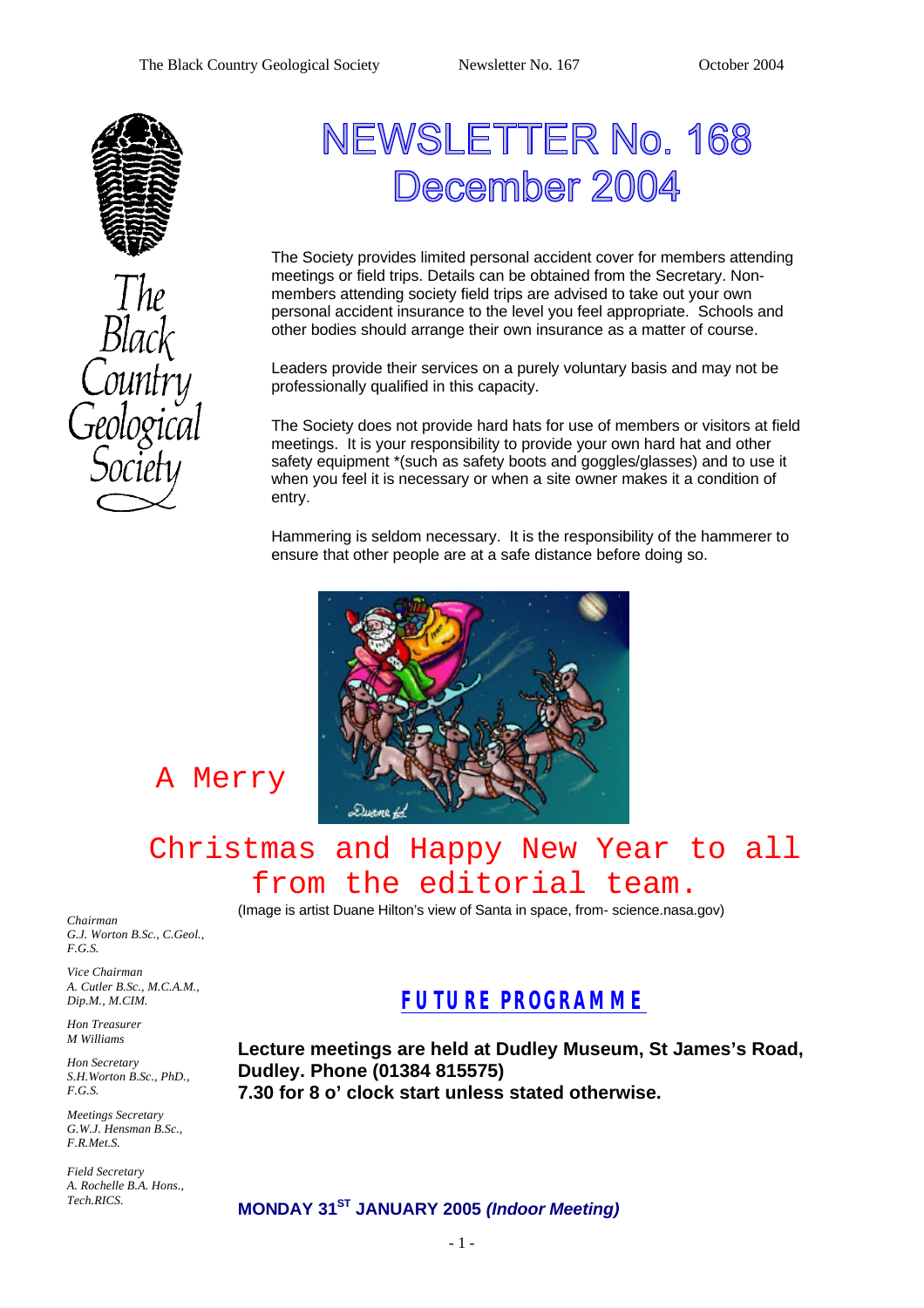#### **'Gold Exploration' by Tim Colman of the BGS.**

#### **MONDAY 28TH FEBRUARY 2005** *(Indoor Meeting)*

#### **'Global Mass Extinctions: Volcanism versus Impacts' by Prof. A.D. Saunders of the Geology Department, University of Leicester.**

Professor Saunders was born in the West Midlands and educated at the High Arcal Grammar School in Sedgley, and so he is very familiar with the Wren's Nest and the Baggeridge spoil heaps! He read geology at Sheffield and took his PhD in Birmingham. His research has been mostly into igneous petrology and geochemistry, and he is now working on mantle plumes and their relationships to volcanism and mass extinctions.

#### **MONDAY 28TH MARCH 2005** *(Indoor Meeting) Joint meeting with WMGS*

**'Life in the Triassic in Britain' by Professor G. Warrington of the BGS.** 

**Professor Warrington is a leading authority on the Triassic. He read geology at King's College, London in the 1960's, and obtained his PhD in 1965. He was with the BGS until 2003 as a palaeontologist and stratigrapher specialising in plant microfossils from the Permian, Triassic and Lower Triassic rocks. He is currently a member of the IGS, the International Commission on Jurassic Stratigraphy, and is Chairman of the Triassic – Jurassic Boundary Working Group of ISJS.**

#### **Lecture Abstract:**

**In the British Isles the Triassic is represented by the Sherwood Sandstone, Mercia Mudstone, Penarth Groups, and the basal beds of the Lias. These were deposited in a wide range of conditions from continental to marine. These "red beds" were regarded as unfossiliferous, however, micro and macro fossils can be found; annelids, brachiopods, bivalves, scorpions, crustaceans, insects, fish and reptiles. The youngest Penarth Beds and the basal Lias contain richer deposits with spores, pollen, plant and vertebrate deposits, and much more. In N.E. Scotland, and in fissures in the limestone of the Mendips, vertebrate remains of the late Triassic fauna have been found.**

#### **MONDAY 25TH APRIL 2005** *(Indoor Meeting)*

'**The fascinating minerals of Northwest Scotland, by Spencer Mather.**

**As you will know, Spencer is one of own members, and his lectures are always relaxed, amusing and highly informative. He will share with us his unparalleled knowledge of minerals from a part of the world that he knows well. An evening not to be missed.**

#### **SATURDAY 7TH MAY 2005** *(Field visit)*

**National Stone Centre, the Peak District Mining Museum and Temple Mine. The limestone landscape of Derbyshire.**

#### **MONDAY 30TH MAY 2005 (***Indoor Meeting is still being arranged)*

#### **MAY** *(Field visit; date to be announced)*

Chelford sand quarry and Jodrell Bank Radio Telescope.

#### **MAY** *(Possible field visit)*

Drakelow Tunnels and Kinver; when there is space in their visitor programme.

#### **JUNE 2005** *(indoor Meeting)*

A mineral expert from Holland will be talking about crystals. More in the next Newsletter.

#### **JULY 2005** *(Field visit)*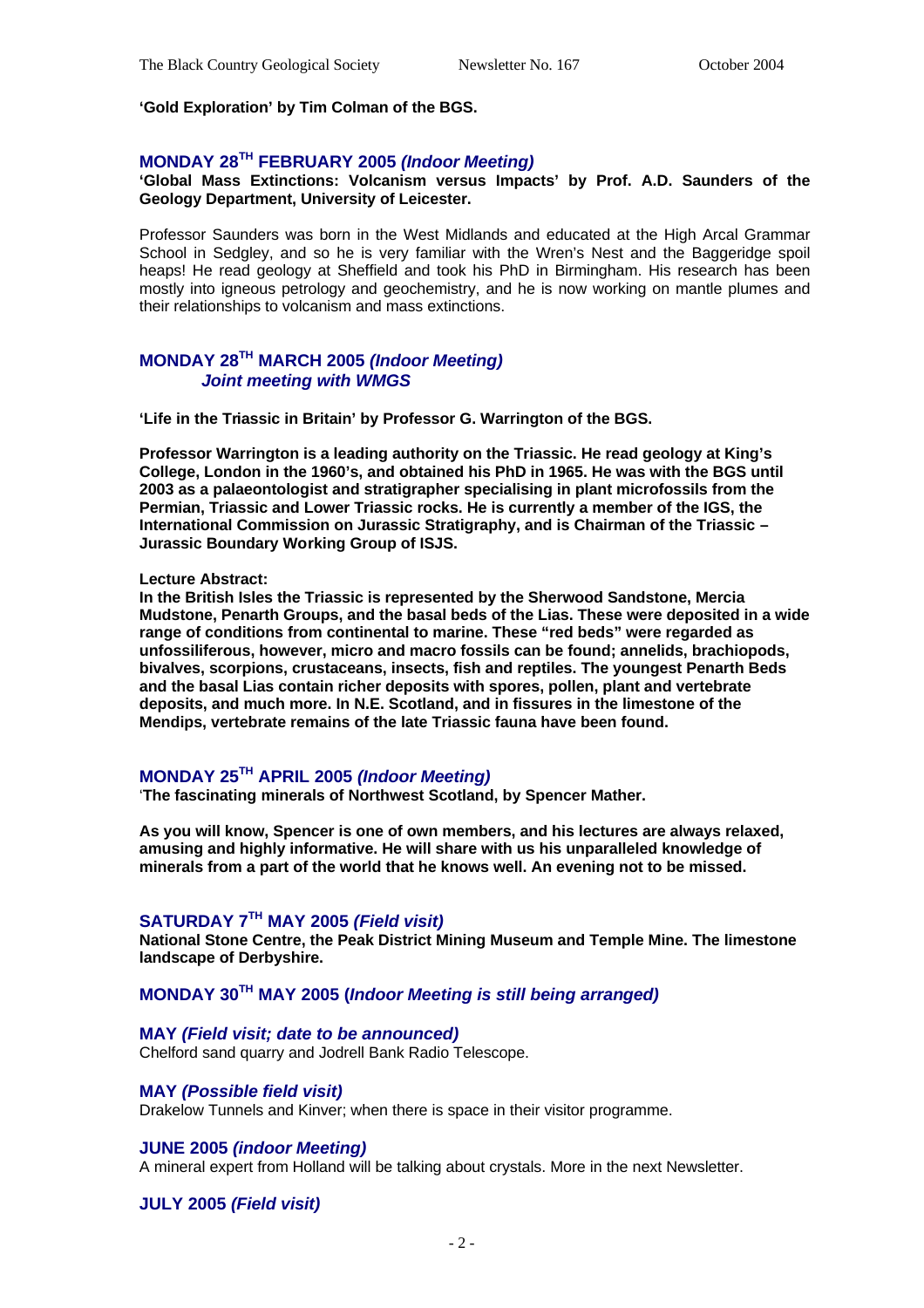North Wales day out by coach to Snowdonia, studying some geology and geomorphology. Visit to the Slate Museum and the Pump Storage HEP scheme at Llanberis.

#### **JULY or SEPTEMBER 2005** *(Field visit)*

Joint meeting with the Woolhope group to the Wren's Nest and Dudley Canal Tunnels. Graham Worton to lead this visit.

### *OTHER MEETINGS IN THE AREA*

As referred to in Gordon Hensman's report of the Society's visit to the Lapworth Museum (see below), the first of the term 2 lectures is being held on *Monday 17th January 2005,* from 5:00 to 6:00pm. It is entitled "*The Caledonides"* and you can congregate before 5:00pm in the Museum on the ground floor. The **Lapworth Lectures** are free, and are normally held about every fortnight, and in term 2 are mostly concerned with palaeontology. I am indebted to Alf Cole for this information, and he also tells me that there is often a glass of wine after the event. Alf also advises that you telephone the Museum Curator *John Clatworthy* (0121-414-7294) on the day before because occasionally lecture times are changed.

### *PROPOSED SOCIETY EVENTS*

There are three proposals for events in the New Year that require feedback from members.

- 1. By train to London, day return, to visit the **Geological Museum** in South Kensington. A Saturday is preferred and we may be able to arrange a guided tour. Please express your interest as soon as possible to *Gordon Hensman* on GWJHENSMAN@aol.com or *01384 256423;* or *Andrew Rochelle* on cftwrochelle9@supanet.com or *01952 299136* .
- 2. A social get together, perhaps a meal out. It has been proposed that we could meet, not to listen to a speaker but as a purely social function. Gordon suggests that we could eat out on Burn's Night  $(26<sup>th</sup>$  January) or any mutually convenient evening in the New Year. Please let Gordon Hensman know of your interest; email and telephone number above.
- 3. A two-day field trip to study geology in *North Wales*. We would stay the night at 'The Climbing Hut' at Beddgelert and then move on to see the copper mine at *Parys Mountain Anglesey* the next day. Please contact *Bob Duncan* on *01384 256733*, or *Andrew Rochelle*, telephone and e-mail above.

Andrew Rochelle

### *EDITORIAL*

The recent series on BBC1 describing the 'Natural History of the British Isles' has had mixed reviews. I expected that it would be concentrating on geological history, in the early episodes at least, and I was impressed with the superb aerial photography and I quite like the style of Alan Titchmarsh. However, as I watched this series I became increasingly frustrated with the way geology was being presented. Facts were often wrong, inaccurate ages for rocks given and the location of important localities frequently ignored. The regional section for the last ten minutes of each programme was very disappointing, and too often the editor chose to ignore interesting geology and retreat to the safe subjects of flowers, birds, and in Dudley's case, bats.

But, there was to be an episode on the Industrial Revolution, and we knew that the programme unit had been to the Wren's Nest for a day and interviewed Dudley's Keeper of Geology. Inexplicably the main programme managed to spend 50 minutes describing the development of the Industrial Revolution without mentioning the Black Country! It was an incredible piece of editing, and at times I thought that I was watching a promotional film for Ironbridge and the Potteries. Still the Midlands section was based on Dudley so surely that would be about iron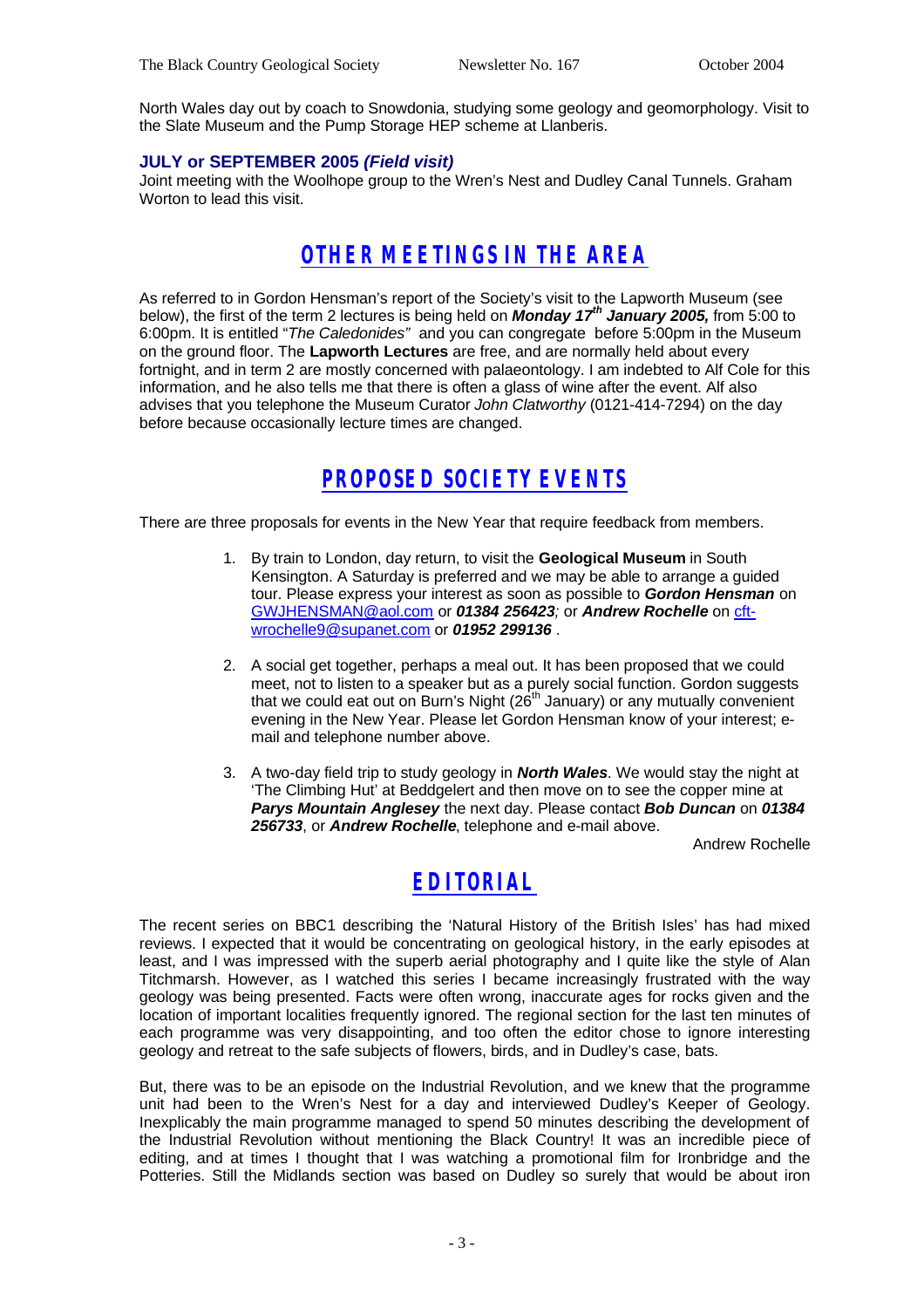making, the pioneer work of Dud Dudley, the Thick Coal and nearly two centuries of 'metal bashing'. Hardly a mention, but an interesting piece on the flora and fauna.

I was reminded of this programme once again when the Mayor opened the new geological gallery earlier this month. In his speech he said how determined he was to make Dudley famous for the right reasons. I absolutely agree with him, particularly with reference to the history and heritage, which includes its geology and its leading role in the development of Britain's Industry. Perhaps we should shout a bit more about the positive aspects of the Black Country, and point out to the media when they misrepresent the area. I must point out that this is a purely personal view, but I do get the impression that when the media are composing a piece on industrial heritage they immediately think of Coalbrookdale and Ironbridge, even though there are so many gems in the Black Country waiting to be marketed.

Bill Groves

### *REPORTS*

Visit to Lapworth Museum. 20.11.2004

One of the oldest specialist geology museums in the country was the destination for some of our members, one bleak Saturday in November, as the first snows of winter fell in the morning.

The knowledgeable and affable museum curator, Jon Clatworthy, took us on a conducted tour. The biggest problem with such a visit is the sheer quantity of material on display - to say nothing about that in storage! There is so much - all of great geological and historical importance.

The Museum is named after Charles Lapworth, the first Professor of Geology at the Mason College - the forerunner of Birmingham University. There are over 250,000 specimens in the collections, plus large collections of geological maps, equipment, models and zoological specimens.

We are all aware of the significance of the Dudley area and know about the Fossil Shops in Dudley in the 19<sup>th</sup> century, but here in the Lapworth Museum are many of the original collections containing breath- taking specimens. Many of the finest specimens from the Wenlock Limestone and the Carboniferous Coal Measures - such as fossil plants, fish, insects and arachnids are kept in the Museum. Some of the named collectors from the Dudley area, donated, or, sold their collections to the Museum. E. Hollier of Stone Street, Dudley has his collection housed in the Museum. Quarry owner, Holcroft sold his collection to the Museum together with his book recording the cost of specimens and their dates of purchase. Chas. Ketley of Smethwick was a mining engineer and amassed fossils and minerals from the Wenlock Limestone and the Coal Measures in the West Midlands. Alf Cole was delighted to discover original photographs of Pouk Hill - now buried under Walsall's waste.

I was fascinated to see that William Murdoch, who worked with Matthew Boulton and James Watt at Soho House, was also an avid collector of minerals, and in 1826, left them and his notebook to the Museum together with his desk - in very good condition. The book is a masterpiece of calligraphy with exquisite copperplate writing and superb geological drawings.

There are many other things of consuming interest at Lapworth Museum, which runs regular lectures during University term time, and is open to the public. All those with enigmatic fossils or minerals will be delighted to know of the free identification service. What a fascinating place this is, and we could all spend hours of delight completely lost in the world of geology. A further visit is planned.

Gordon Hensman

Reports are still coming in from the Members' Evening of December of December 6<sup>th</sup>. We would like all those members who gave presentations at this meeting to give to one of the editorial team a résumé of what they said, so that we can publish them together. The idea is that we put them together as a small booklet, so need not worry about writing too much. We hope to achieve this in February 2005.

Editorial Team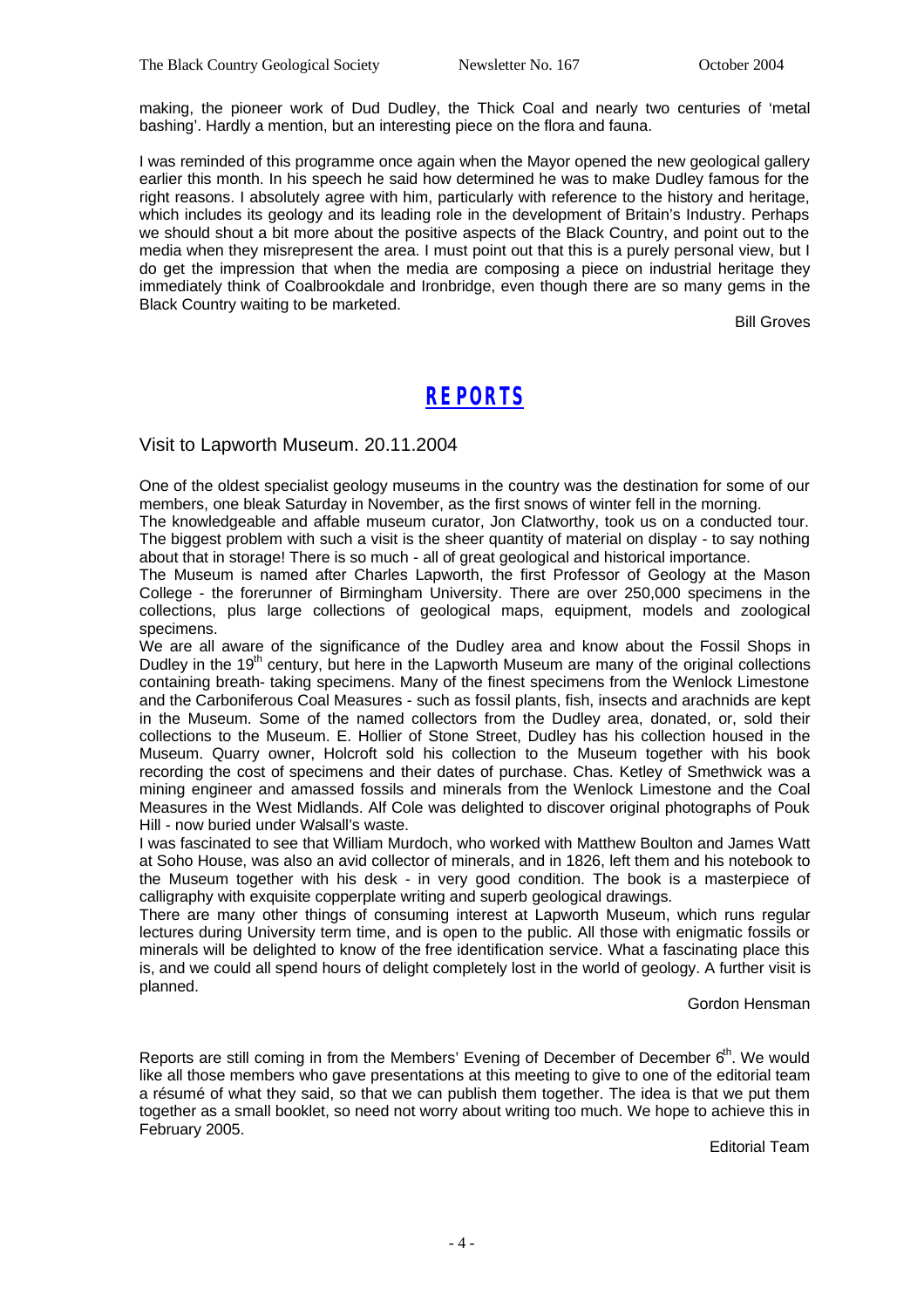# *MUSEUM UPDATE*

The Mayor of Dudley, Councillor Malcolm Knowles on the evening of Thursday 9th December, officially opened *Geology Unearthed*. There were many guests present, not only those from the local authority, but the small army helpers and volunteers who made the project so successful. Members of BCGS can be included in this group, together with students from local schools and colleges who had helped while on work experience, or in their free time; members of the Staffordshire Iron and Steel Institute who helped to set up their display. The basic themes of the exhibition were described in the last Newsletter, but I could mention her the far end of the second gallery where there is a display cabinet large notice board that the Keeper of Geology is using to celebrate local activities with a geological and heritage theme. Artwork in schools is prominent, but this is also where our society is able to show its input into the geological awareness of the Black Country.

#### *Geology Unearthed: first gallery:*





JUNE 2004 DECEMBER 2004

# **GEOBABBLE**



RICHARD OF YORK GAVE BATTLE IN VAIN. A little rhyme or *mnemonic* used by people to remember the order of the colours of the rainbow. Everyone I am sure will have used this means for remembering sequences: the order of kings and queens, the six wives of Henry VIII, there must be several examples, and geology is no exception. All students have to know the sequence of the

geological periods, and in some cases ages and zones. The amazing thing is that there does not seem to be any general acceptance of one mnemonic, for the geological periods illustrated left. Below I give you two that I have come across:

- ß Police Constable Davies Saved Our Cat
- ß Camels Often Sit Down Carefully, Perhaps their Joints Creak.

There is also Please Mend Ollies Engine, for the Cenozoic ages: Pliocene, Miocene, Oligocene and Eocene. Note that this one and PC Davies go from young to old, whereas camels is more conventional, working up from the Cambrian.

Nicknames and abbreviations do seem to have a more universal language, particularly in mineralogy where qtz, fspr, px, aug, olv etc are widely used for some of the rock forming minerals, and in the Black Country we are familiar with the 'Dudley Bug', although I have also the 'Dudley Locust' used. As a student on a field trip to the Isle of Arran, where Olivine Dolerite is so abundant, 'Olly Dolly' entered our vocabulary, but I have not heard it used since.

**Cretaceous** Jurassic Triassic Permian Carboniferous Devonian Silurian **Ordovician** Cambrian